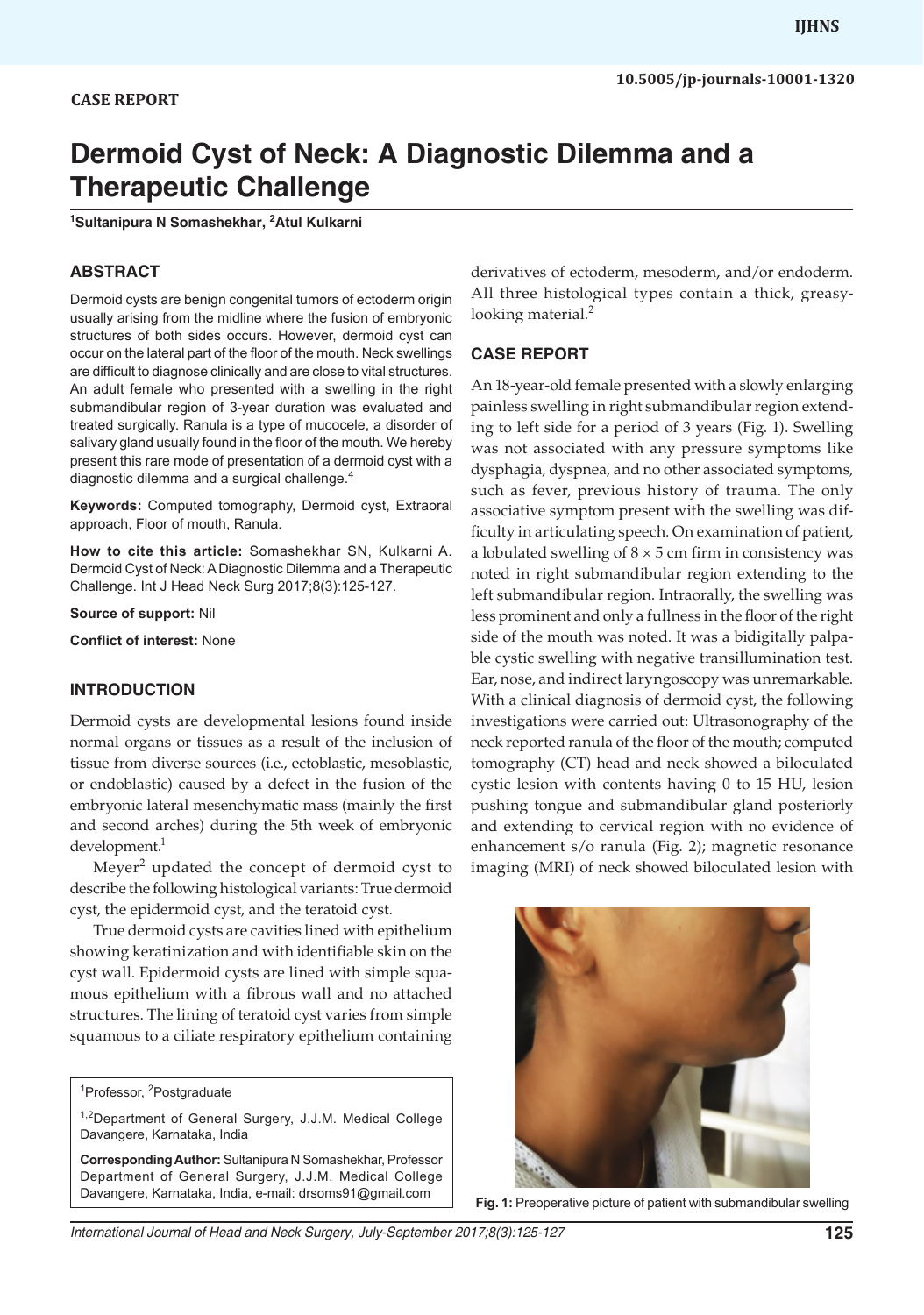

**Figs 2A and B:** Computed tomography scan head and neck showing a biloculated lesion with location and extent



**Figs 3A and B:** Magnetic resonance imaging neck showing biloculated lesion and extent



**Figs 4A and B:** Intraoperative pictures

smooth round borders in submandibular region with mixed attenuation and scattered calcifications, extending to the opposite side suggestive of ranula (Fig. 3).

## **Fine-needle Aspiration Cytology Suggestive of Dermoid Cyst**

A submandibular incision was made and the platysma was separated intraoperatively. The swelling was found deep to mylohyoid muscle and extending into right submandibular region from the anterior part of mandible to angle of mandible anteroposteriorly. Swelling was dissected completely. White pasty material with debris was found to be the content.

Histopathology suggested that the cyst contained keratinizing stratified squamous epithelial lining wall with debris s/o epidermoid cyst.

#### **DISCUSSION**

Dermoid cysts of the floor of the mouth are typically present in the second or third decades of life as a painless, slow-growing mass in the floor of mouth, submentum, and/or anterior neck in the midline usually. $3$  Lateral presentation of swelling in the floor of mouth is rare. Clinical examination showing a bilateral swelling firm in consistency with negative transillumination test makes us to think of a rare possibility of bilateral dermoid cyst. However, ultrasonography, MRI, and CT showed the swelling to be ranula with the location, extent, and attenuation of contents suggesting as ranula.<sup>5</sup> Radiological investigations are not accurate in diagnosing the condition, but provide a probable diagnosis and help in planning for surgery in delineating the extent of the lesion. Fine-needle aspiration cytology (FNAC) suggested it to be a dermoid cyst. While FNAC of the cyst may provide sufficient diagnostic material, it is complicated by potential sampling bias, given the copious keratinaceous cyst contents and relatively scarce epithelium and will often yield inconclusive, variable results.<sup>5</sup> Preoperative findings and histopathology reports confirmed it to be a dermoid cyst in lateral floor of the mouth (Fig. 4). Surgical excision and biopsy is diagnostic. Surgery is mandatory and curative.<sup>5</sup>